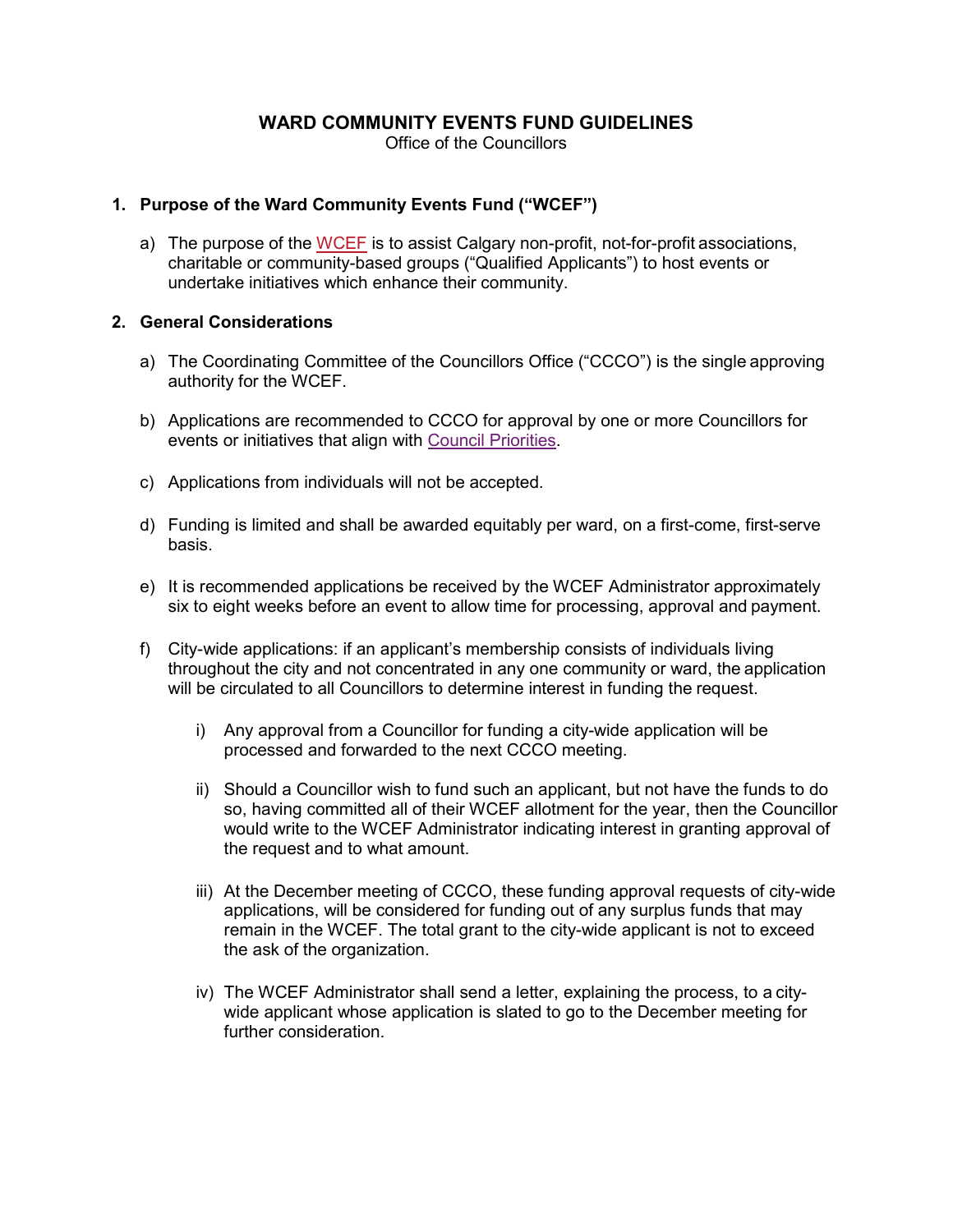g) The City of Calgary or any Member of Council, individually or collectively, is not in any way financially or legally responsible for any deficits, cost over-runs or incidents arising or occurring in relation to any event or initiative.

## **3. Applying for a WCEF Grant**

- a) A **MINO A** MCEF Application Form needs to be completed and must accompany each application.
- b) It is the responsibility of the Qualified Applicant to provide sufficient background information to support an application in order to receive a WCEF award.
- c) Applications for events in any calendar year can be submitted starting with the December meeting of CCCO of the previous calendar year.
- d) Post event summaries are mandatory and must be submitted to the WCEF Administrator within 90 days post event for which the grant was received. Refer to the "Post Event Summary Requirements" section for additional information.
- e) Completed WCEF applications and supporting documentation are to be submitted via the online form or may be faxed to 403-268-3823, Attention: WCEF Administrator.

### **4. Post Event Summary Requirements**

- a) Post event summaries must be in writing and submitted either in hard copy or by email to the WCEF Administrator.
- b) Post event summaries must include a list of the actual revenues (no actual receipts are required to be submitted as part of the post event summary), including the amount of the WCEF grant awarded, expenses, attendance figures and a brief description of what was achieved as a result of the event or activity.

### **c) Future WCEF applications will not be considered until such time as a post event summary has been submitted to and reviewed by the WCEF Administrator.**

d) If an applicant has not submitted a post event summary for a WCEF grant received within five years of the current application date, their application will not be considered until a post event summary has been submitted to and reviewed by the WCEF Administrator.

### **5. Funding Limitations**

- a) In an election year, the annual WCEF Ward allocations will not be pro-rated.
- b) Funds will not be awarded for capital-related purchases or for regular operating costs of the Qualified Applicant, such as playground equipment and/or staff salaries.
- c) Funds will not be awarded to alcohol-related expenses, which include, but are not limited to, the purchase of alcohol, the payment of salaries or fees associated with serving alcohol, and corkage fees.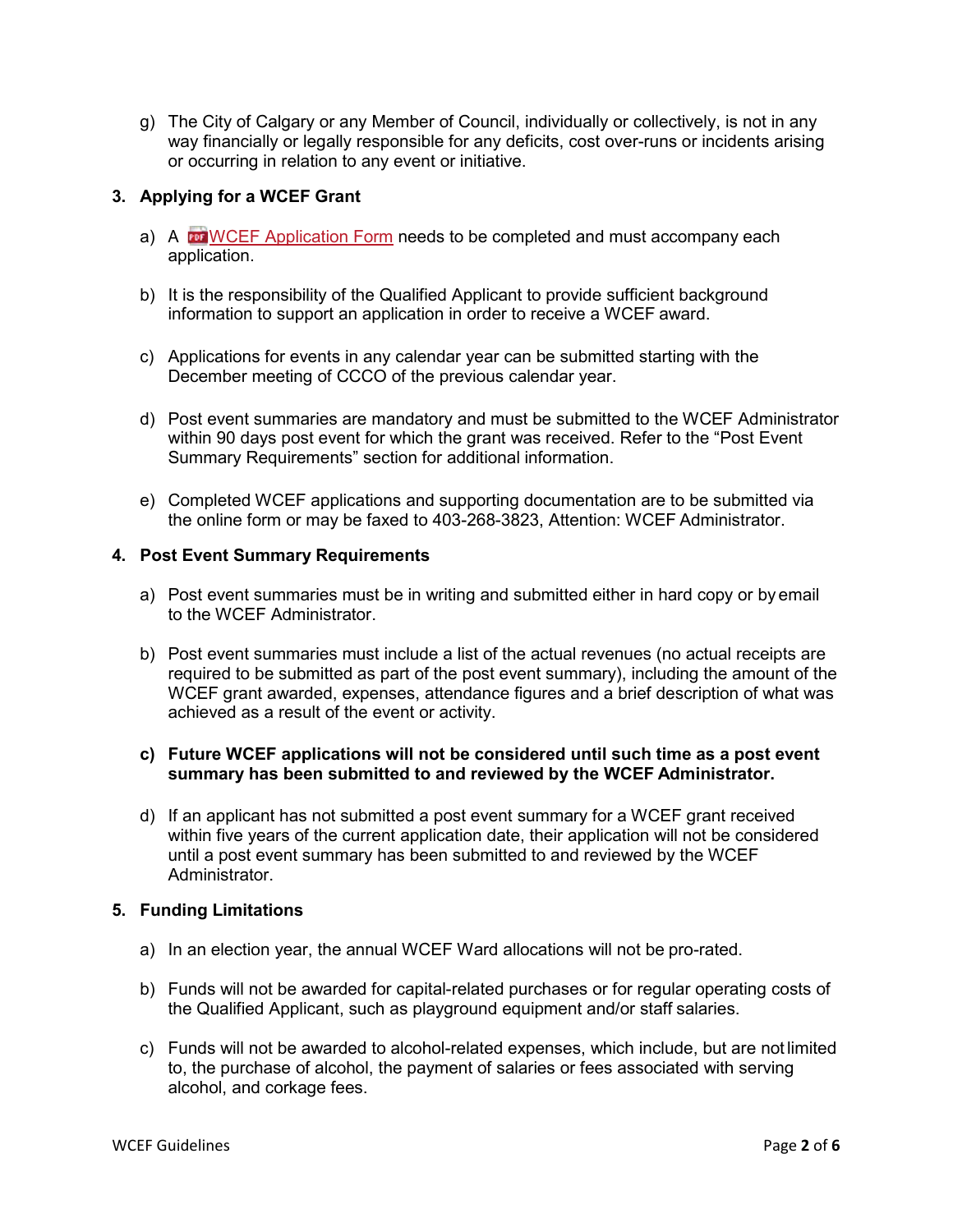- d) Any WCEF application listing alcohol-related expenses will have the grant request reduced by the same amount prior to being brought before CCCO for consideration and/or approval.
- e) Funds can only be used for the event or initiative approved with the original application including the specific date of the event or initiative. Refer to the "Cancelled Events" or "Rescheduled Events" sections for more information should an event or initiative need to be cancelled or rescheduled.
- f) If a Qualified Applicant does not use all of its WCEF grant funds for the approved event or initiative then such funds must be returned to the City of Calgary. See the "Unused WCEF Grant Funds" section for more information.

## **6. Unused WCEF Grant Funds**

- a) Any portion of WCEF funds awarded but not used for the purpose requested must be returned to The City of Calgary within 120 days of the event ("Returned Funds").
- b) A cheque should be issued to "The City of Calgary" for any unused WCEF grant funds and returned to the City of Calgary to the following address:

WCEF Administrator Office of the Councillors Mail code: 8001 City of Calgary PO Box 2100, Stn M Calgary, AB T2P 2M5

- c) Returned Funds received will be credited to the granting ward's current year annual allotment.
- d) The WCEF Administrator will coordinate all Returned Funds and will prepare a monthly report to CCCO.
- e) CCCO will acknowledge all Returned Funds received as a separate Agenda item during its regularly scheduled meetings.

## **7. Cancelled Events**

a) Should an event for which a WCEF grant has been received need to be cancelled, the WCEF grant funds must be returned to the City of Calgary, within 60 days of an event being cancelled, to the following address:

> WCEF Administrator Office of the Councillors Mail code: 8001 City of Calgary PO Box 2100, Stn M Calgary, AB T2P 2M5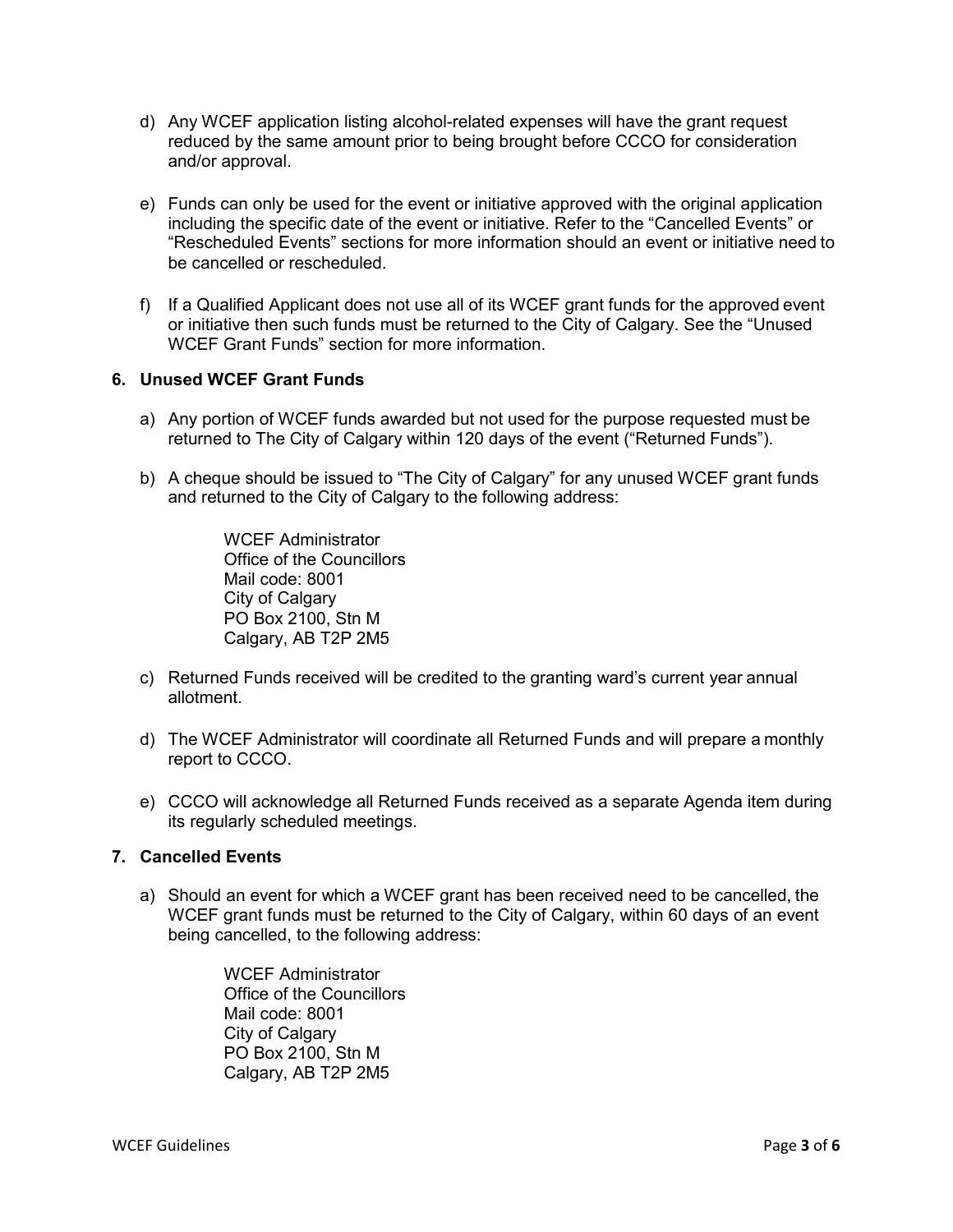### **8. Rescheduled Events**

- a) If there is a need for a Qualified Applicant to reschedule a pre-approved event or initiative which has been given a WCEF grant and the Qualified Applicant wants to redirect its WCEF grant funds to the same event being held on a new date ("Redirected Funds"), then a formal request must be made.
- b) Rescheduled events must occur within 120 days of the original event or initiative in order to be considered for Redirected Funds. Contact the WCEF Administrator for more information on how to make a formal request for Redirected Funds.
- c) Any rescheduled event that falls outside of 120 days of the original event or initiative will not be considered for Redirected Funds. In such instance, unused WCEF grant funds must be returned to the City. Refer to the "Unused WCEF Grant Funds" for more information.
- d) A Qualified Applicant may submit a new WCEF grant application for a rescheduled event that falls outside of 120 days of the original event or initiative without having to submit a post event summary.

### **9. Annual Audits**

- a) Each year during its December meeting, CCCO shall conduct random audits on WCEF grant recipients for the current calendar year ("WCEF Audit").
- b) The WCEF Audit will be a separate Agenda item during the CCCO December meeting.
- c) The WCEF Administrator will provide the Manager, Office of the Councillors with a summary of WCEF grant recipients for the current calendar year. The Manager, Office of the Councillors will use this information to select which Qualified Applicants will be selected for audit.
- d) After the WCEF Audit has been completed, the Manager, Office of the Councillors will confirm the Qualified Applicants randomly selected for audit. The WCEF Administrator will distribute a formal letter notifying Qualified Applicants of the request for audit (the "WCEF Audit Letter").
- e) If selected for such an audit, Qualified Applicants agree to, within 90 days from the date of notification, provide documentation regarding all revenues (donations/tickets/sales) and expenses including copies of receipts in support of the event.
- f) For purposes of the WCEF Audit, the date of notification shall be the same date listed on the WCEF Audit Letter.
- g) The WCEF Administrator will lead the audit process of the materials received in response to the WCEF Audit Letter.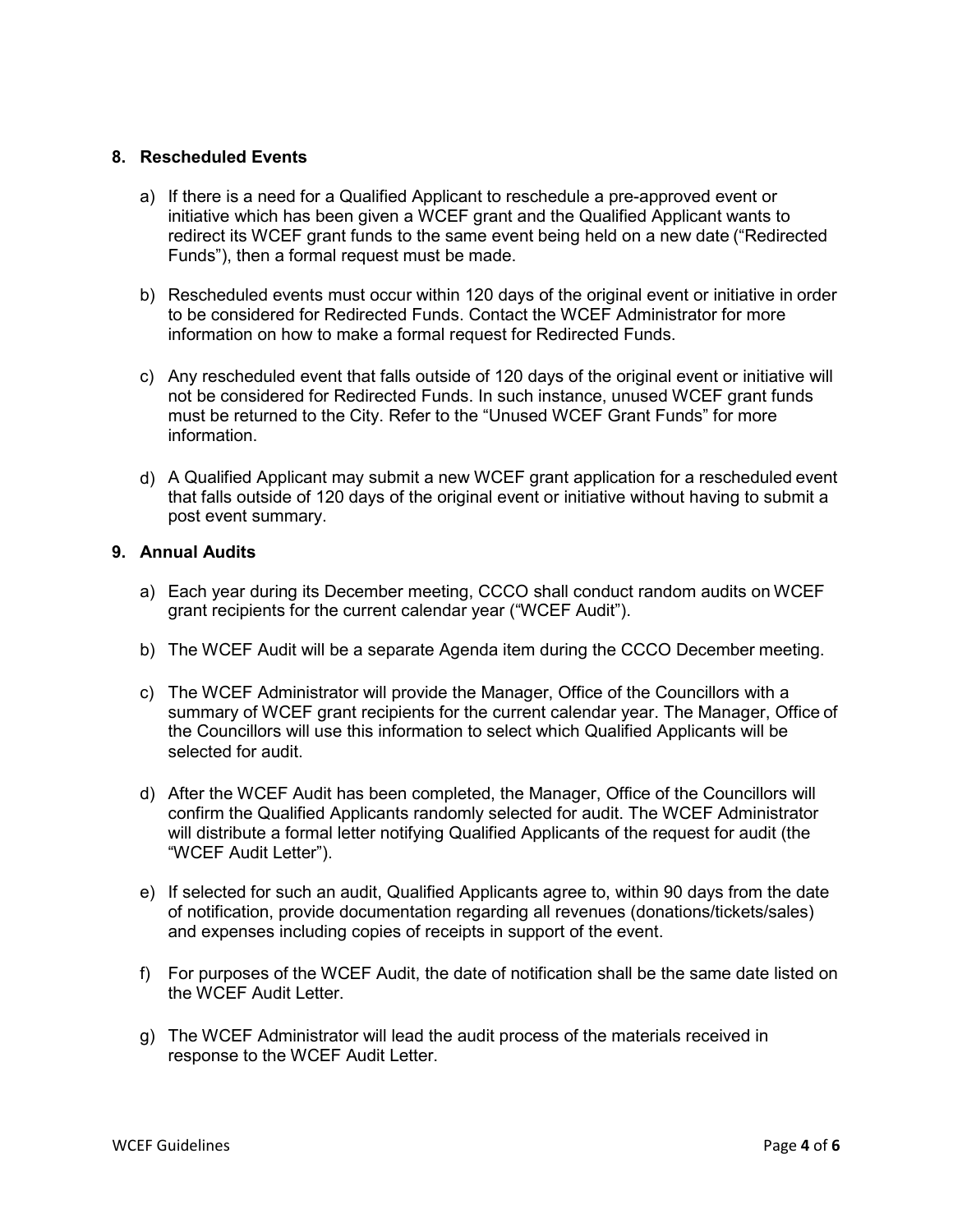- h) The Qualified Applicant will receive follow-up correspondence once a WCEF Audit has been completed.
- i) The WCEF Administrator may contact the Qualified Applicant anytime throughout the WCEF Audit should there be questions or additional information be required.
- j) Future WCEF grant applications will not be considered until such time that a WCEF Audit has been completed and follow-up correspondence sent to the Qualified Applicant.
- **k) Failure to respond to a WCEF Audit request will negate any future consideration for a WCEF grant.**

### **10. Year-end Surplus**

- a) Discussion and decision around any year-end surplus WCEF grant funds, should surplus funds exist at the end of a calendar year, will be done under a separate Agenda item during the Committee's December meeting.
- b) Any organization(s) being considered as a grant recipient(s) of the year-end surplus amounts need to comply with the grant applicant criteria outlined in section 1 of the WCEF Guidelines.
- c) After all of the annual WCEF grant recommendations have been considered and approved by CCCO, should there be any surplus WCEF grant funds still remaining at the end of the calendar year, during its December Committee meeting CCCO shall consider all the written requests of Councillors regarding approving funding for citywide applications.
- d) After all of the annual WCEF grant recommendations have been considered and approved by CCCO, including any city-wide applications, and should there be any surplus WCEF grant funds still remaining at the end of the calendar year, during its December Committee meeting CCCO shall, at its discretion and under resolution, determine where such year-end surplus funds be granted or directed.
- e) Correspondence outlining the WCEF grant award of surplus funds, including those awards given to a city-wide application, will be signed by the Chairman or Vice-Chairman of the Committee. This correspondence will be mailed to the recipient organization(s) before the end of the calendar year.
- f) Any cheques for city-wide applications or year-end surplus, should there be a year-end surplus available, will be distributed to the recipient organization(s) in accordance with the regular processing timelines as outlined in section 2.e) of the WCEF Guidelines.

### **11. Public Disclosure**

- a) The Office of the Councillors will post a report on the WCEF granted on a quarterly basis (the "Quarterly Report").
- b) The Quarterly Report will be posted on [www.calgary.ca](http://www.calgary.ca/) within 30 days of the end of a quarter.